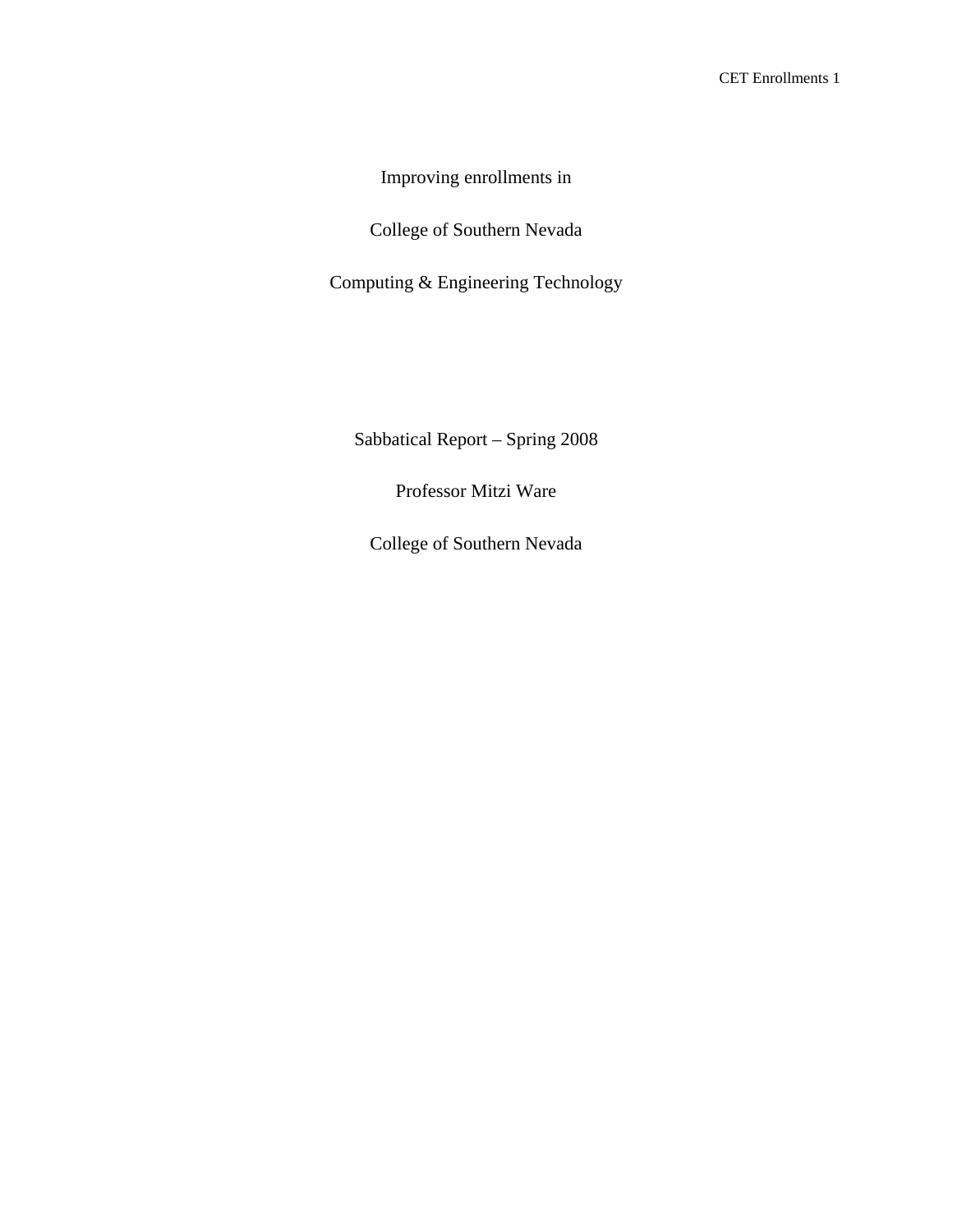#### Abstract

Concern for the declining enrollments in the Computing and Engineering Technology (CET) department over the past several years motivated me for a sabbatical project. I took on the task of exploring the issues of the declining enrollments in our programs and the availability of jobs in the markets within those programs. The research showed job growth projections are high, very high, in the computing/technology career fields as compared to other fields over the next decade but with one drawback. The research showed job growth is projected to be very high for students with bachelor degrees in the computing/technology areas and almost non-existent for associate degrees and certifications as it was in the past. This research led to my recommendations of enhancing and expanding the CET department's courses and programs to improve our students' education, increasing their chances when entering the job market and benefiting from this growth. It is also essential to the growth and sustainability of our department. I recommend adding two computer science courses to our offerings for our students' transferability and our program enhancement; CS 115 Introduction to Computers and CS 135 Introduction to Computer Science. I recommend working toward the CET department offering a four year technical degree in several areas of emphasis within computing/technology. I also recommend expanding greatly our 2+2 transfer agreements with colleges and universities that offer degrees in management, research and scientific areas such as computer science, engineering, and management information systems. A few of these recommendations can be done immediately and with little effort, others will take more research and discussion to determine if they are the best options for our students. Any way you look at it our students' education will benefit greatly from us enhancing and expanding our CET programs.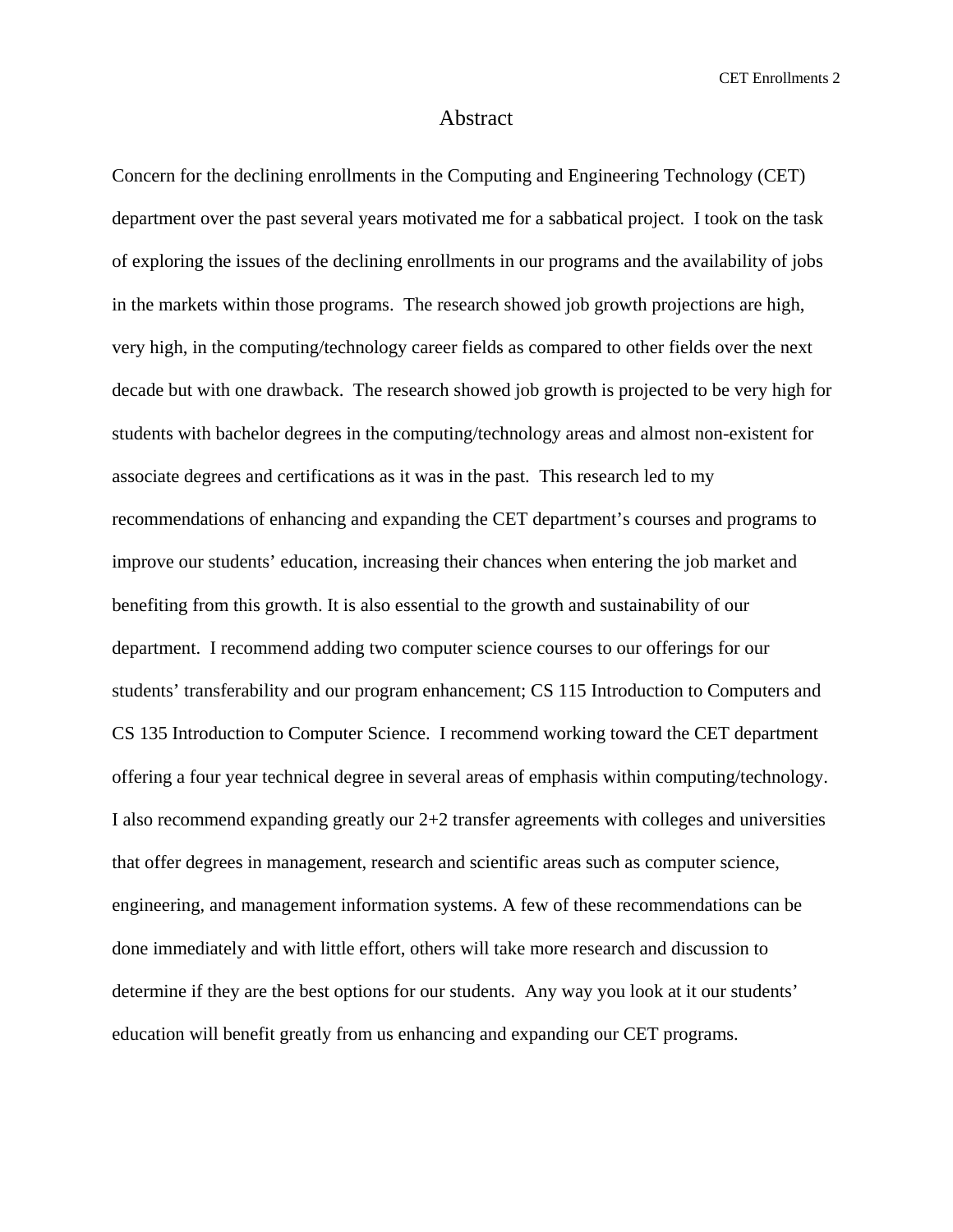Improving enrollments in

College of Southern Nevada

Computing & Engineering Technology

The Computing and Engineering Technology (CET) Department at the College of Southern Nevada (CSN) uses state of the art technology 'to teach computer, information, and engineering technologies for degree seekers, transfer students, industry certification, professional development, computer literacy, and personal enrichment' as defined in our departmental mission statement developed in January 2005. Our programs in the CET department are ever changing keeping pace with the industry and answering the needs of our community and the work force. Enrollments in the CET department courses were on a steady decline after the technology bubble burst, referred to as the dot-com crash, at the end of the 1990's. The CET department enrollments started declining fall '99 after our peak highpoint. It appears the decline in enrollments may have leveled out with projections for 2007-08 are showing a minor increase.

Enrollments around the country in computer/technology related courses were on a decline since the technology bust of the early 2000s. This seemed to be blamed mainly on the decline or *crash* of the stock market's internet sector and related fields of newly founded internet-based companies called dot-coms. The bubble of dot-coms lasted from approximately 1995 – 2001 when stock prices and market share in these newly founded internet-based companies were at a high.<sup>1</sup> The fast paced growth the end of the '90s fueled the need for jobs in the computing and engineering fields which in turn fueled enrollments in programs that related to these fields. When the dot-com bubble burst in this sector causing jobs to decline at a very fast pace, it seemed, so did the enrollments in those programs. A few courses seemed to be exempt from this

 $\overline{a}$ 

<sup>&</sup>lt;sup>1</sup> Public Broadcasting System (PBS). Frontline. The dot.con http://www.pbs.org/wgbh/pages/frontline/shows/dotcon/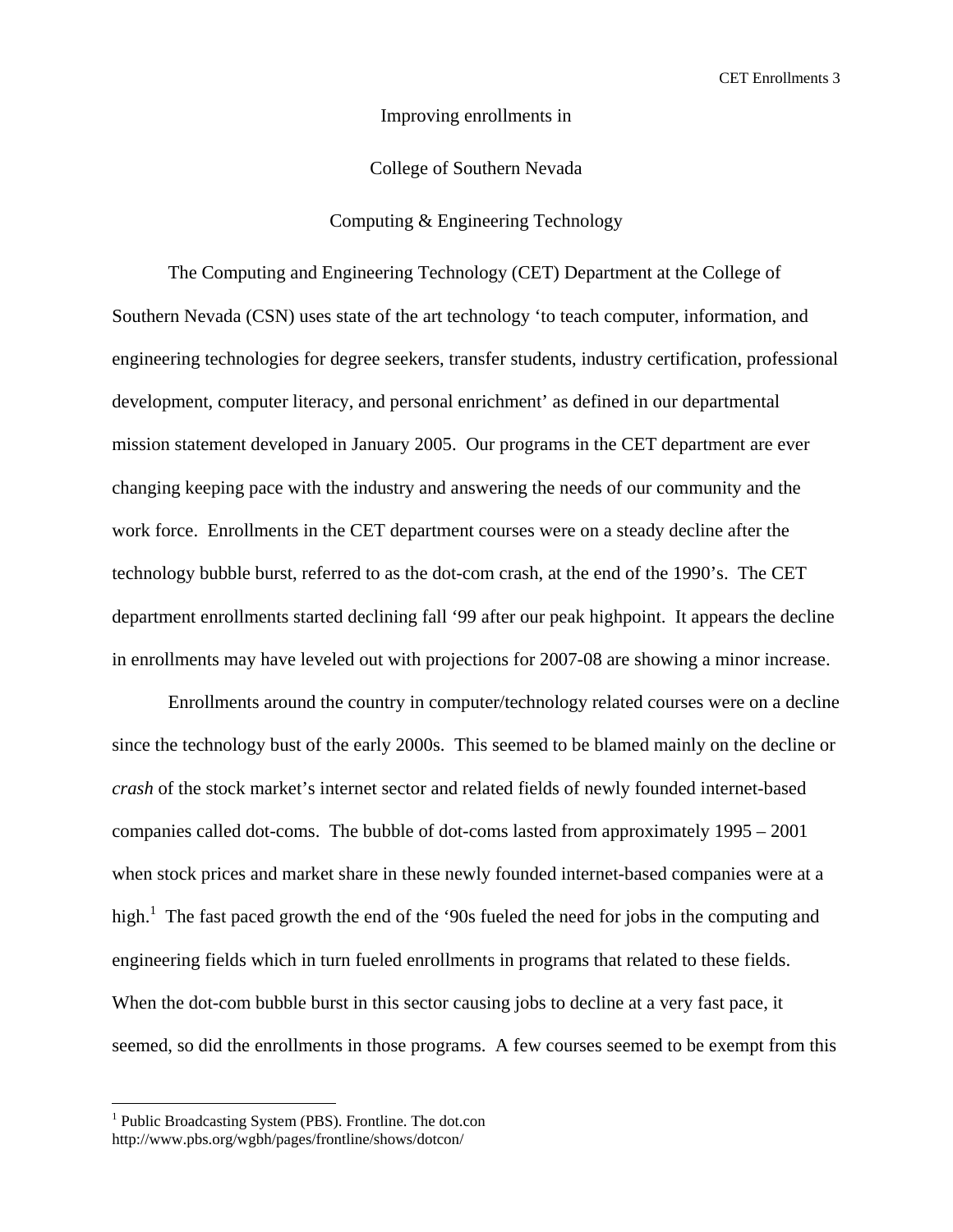decline, but not many.

 $\overline{a}$ 

Since jobs related to the dot-com situation suddenly disappeared many felt that education and training in these areas at that point was not needed and it appears to be the reason that enrollments dropped. But the fact that computers and technology are still used in just about everything we touch on a day-to-day basis, and computing/technology changes daily, should show there is still the need for educated/trained workers in computing/technology related fields. This decline has already stemmed a national concern for not enough educated and trained employees in the Science, Technology, Engineering, and Mathematics (STEM) occupations within the next several years as the baby boomers start to retire.<sup>1</sup> Much of the data I collected on this topic, specifically job trends and forecasts, comes from the U.S. Department of Labor relating to the technology/computing job market from the Bureau of Labor Statistics.<sup>2</sup> The research showed the need for jobs in the career areas for computer and related fields increasing and with a possible shortage of educated and trained workers in those areas through  $2016$ .<sup>3</sup> There may be a crisis on the horizon if the projected numbers come to fruition. The needs have shifted from what used to be acceptable for careers in these fields prior to the dot-com era. Industry certifications and some practical experience in the *field* used to be all that was needed for fairly good paying professional jobs in these areas. Now many employers, including our own CSN and all the Nevada System for Higher Education (NSHE) institutions, require a bachelor degree in a related field as a 'required' qualification with industry certifications as optional qualifications.<sup>4</sup> The Bureau of Labor Statistics data states that bachelor degrees or higher are required more and more for the fastest growing jobs in the computing industry. More than 80%

<sup>&</sup>lt;sup>1</sup> U.S. Government Accountability Office. Report to the Chairman, Committee on Rules, House of Representatives. (Oct 2005) Higher Education: Federal Science, Technology, Engineering and Mathematics Programs and Related Trends

<sup>&</sup>lt;sup>2</sup> Bureau of Labor Statistics, U.S. Department of Labor, on the internet at http://www.bls.gov<br><sup>3</sup> Bureau of Labor Statistics, U.S. Department of Labor, Occupational Outlook Handbook 200

<sup>&</sup>lt;sup>3</sup> Bureau of Labor Statistics, U.S. Department of Labor, Occupational Outlook Handbook 2006-07 & 2008-9 Editions. Electronic versions are available at http://www.bls.gov/oco/.

<sup>&</sup>lt;sup>4</sup> Nevada System of Higher Education; Code: Title 2, Chapter 5, Section 5.10.2(a), Personnel Policy for Faculty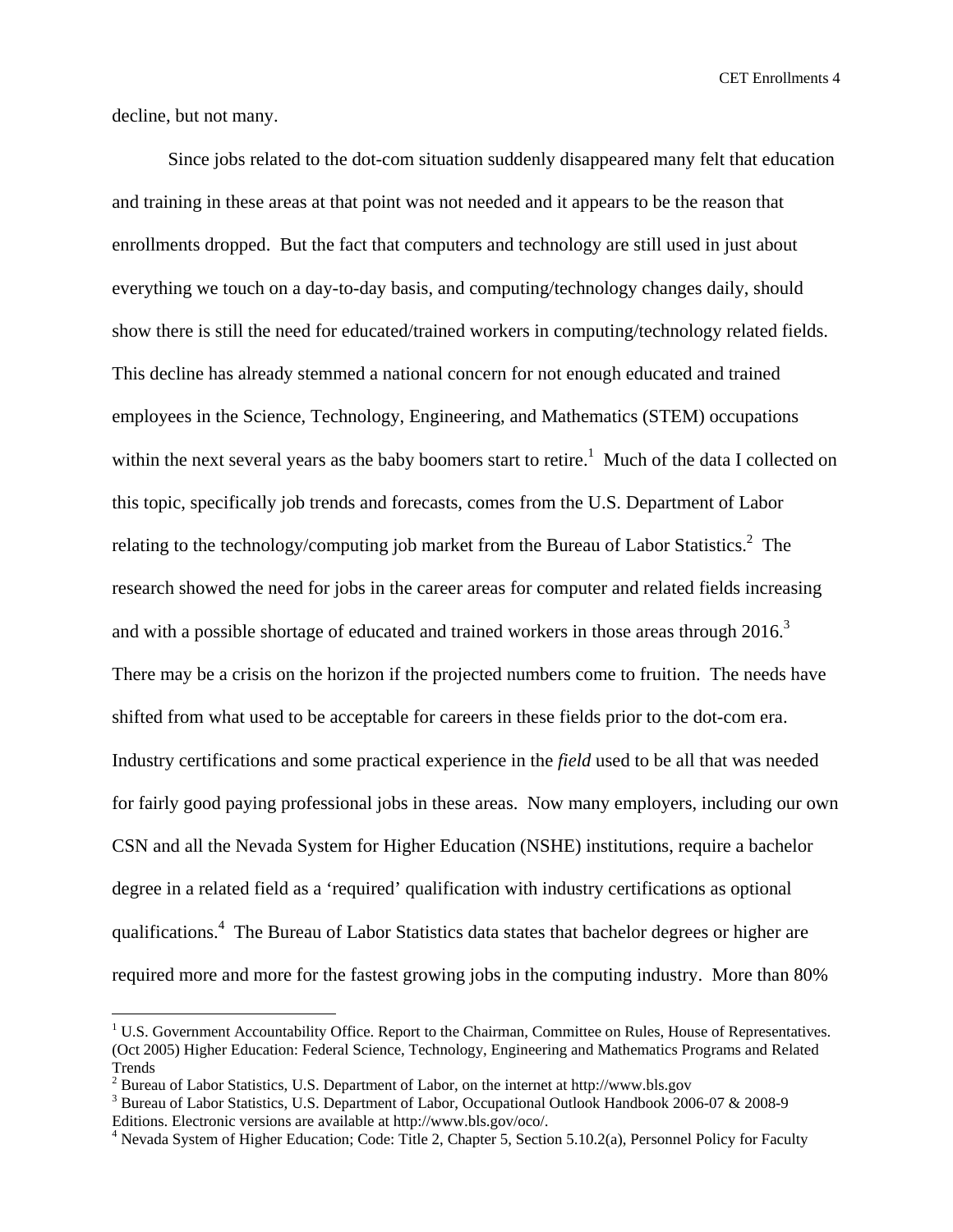of the jobs forecasted for Computer Software Engineers, one of the fastest growing areas, require a bachelor degree or higher. $1$ 

### **Technology Degrees**

 $\overline{a}$ 

My research led me in two directions when studying data found in this area. The first was technology degrees at other institutions, specifically graduation rates; and the second area was statistics on the job market, specifically job trends and forecasts. Research on technology programs at other institutions around the country showed a clear direction of courses that led to full degree related programs rather than just individual 'training' type courses as in the past. It was clear that higher education was answering the industry needs through courses that lead to specific technology degree programs rather than just occupational or industry certifications. Many of these programs are bachelor degree programs rather than associate degree programs. The two year associate degree programs were just stepping stones to bachelor degrees at the same institution or  $2 + 2$  programs partnered with other institutions. The July 16, 2007 issue of Community College Week gave a ranking of the top 50 associate degree producers in many degree areas. One of these areas was *Computer and Information Sciences & Support Services*  which is the area I have been researching. The chart from that issue and specialty area is shown on the next page. Out of the top 15 associate degree producing institutions only three of them were two year institutions. The remaining 13 top associate degree producing institutions were four year institutions.<sup>2</sup> This trend of four year institutions becoming top producers in associate degrees is not new.

<sup>&</sup>lt;sup>1</sup> Bureau of Labor Statistics, U.S. Department of Labor, Occupational Outlook Handbook, Edition 2008-09; Computer Software Engineer. On the internet at http://www.bls.gov/oco/pdf/ocos267.pdf 2

<sup>&</sup>lt;sup>2</sup> Community College Week, July 16, 2007; Top 100 Associate Degree Producers 2007; http://www/ccweek.com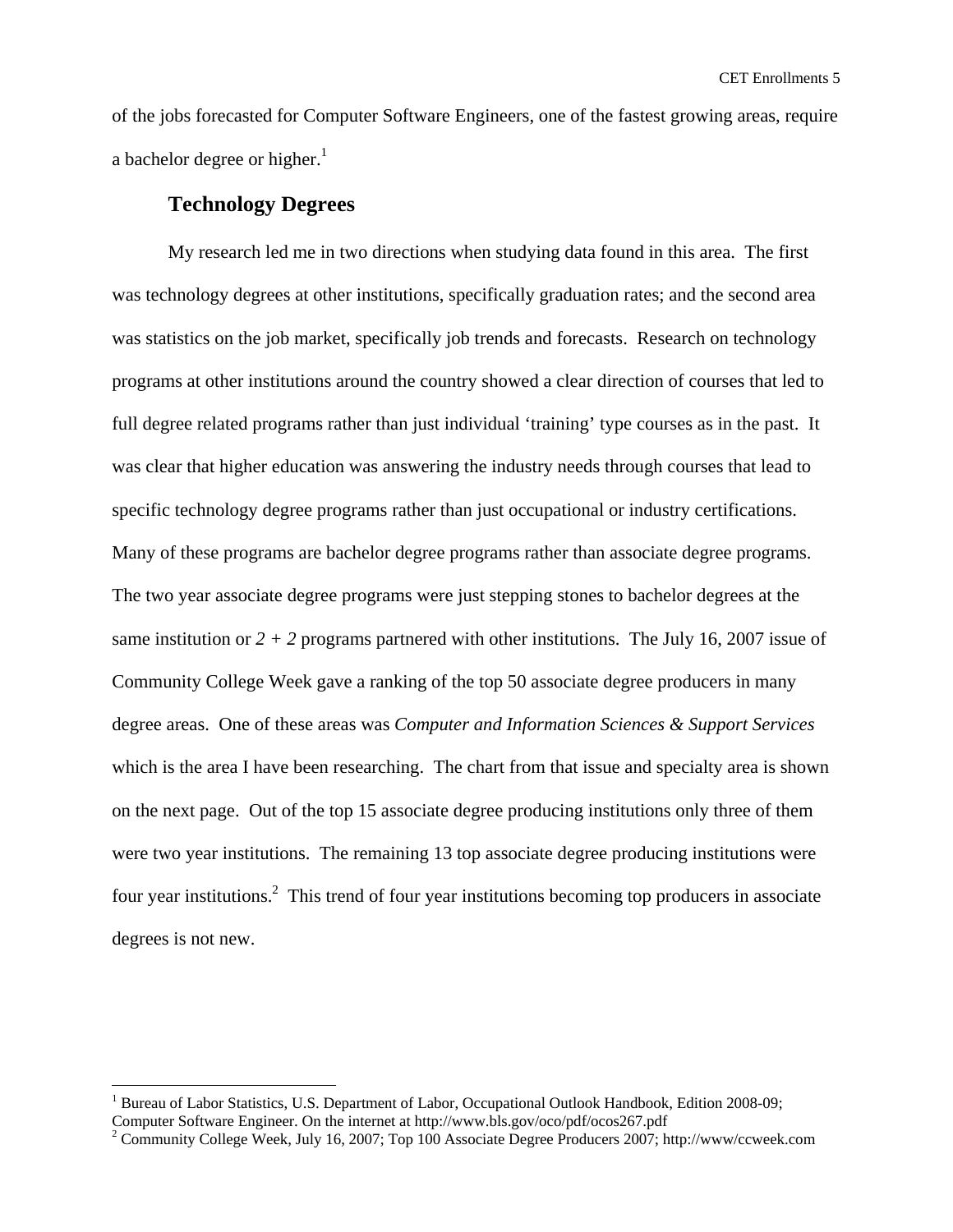

# TOP 50 ASSOCIATE DEGREES:

# **Computer and Information Sciences<br>& Support Services**



Г

 $\overline{a}$ 

| 2006                 |                                                  |              | $2004 - 2005$  | <b>PRELIMINART ZUG-ZUG</b> |              |     |                |
|----------------------|--------------------------------------------------|--------------|----------------|----------------------------|--------------|-----|----------------|
| <b>RANK</b>          | <b>INSTITUTION</b>                               | <b>STATE</b> | <b>TOTAL</b>   | <b>MEN</b>                 | <b>WOMEN</b> |     | TOTAL PERCENT  |
|                      | Two-Year Institutions                            |              |                |                            |              |     | CHG.           |
| 6                    | CUNY Borough of Manhattan Community College      | <b>NY</b>    | 182            | 141                        | 73           | 214 | 18             |
| 12                   | Technical Career Institutes                      | NY           | 175            | 134                        | 16           | 150 | $-14$          |
| $\sqrt{15}$          | <b>ITT Technical Institute-Getzville</b>         | NY           | 98             | 104                        | 27           | 131 | 34             |
| 16                   | Katharine Gibbs School-New York City             | NY           | 199            | 91                         | 26           | 117 | $-41$          |
| 17                   | ITT Technical Institute-Austin                   | <b>TX</b>    | 94             | 90                         | 26           | 116 | 23             |
| 19                   | ITT Technical Institute-Strongsville             | OH           | 144            | 97                         | 17           | 114 | $-21$          |
| 20                   | Fox Valley Technical College                     | WI           | 113            | 89                         | 24           | 113 | $\Omega$       |
| 21                   | Stark State College of Technology                | OH           | 104            | 79                         | 33           | 112 | 8              |
| 22                   | ITT Technical Institute-Arlington                | <b>TX</b>    | 62             | 89                         | 21           | 110 | 77             |
| 25                   | ITT Technical Institute-Richardson               | <b>TX</b>    | 95             | 72                         | 28           | 100 | 5              |
| 30                   | Central New Mexico Community College             | <b>NM</b>    | 66             | 54                         | 39           | 93  | 41             |
| 31                   | Milwaukee Area Technical College                 | W            | 160            | 66                         | 26           | 92  | $-43$          |
| 31                   | Gateway Technical College                        | WI           | 86             | 63                         | 29           | 92  | $\overline{7}$ |
| 34                   | <b>ITT Technical Institute-Pittsburgh</b>        | PA           | 93             | 72                         | 18           | 90  | $-3$           |
| 34                   | YTI Career Institute                             | PA           | 91             | 85                         | 5            | 90  | $-1$           |
| 37                   | Heald College-Honolulu                           | HI           | 82             | 73                         | 16           | 89  | $\mathbf{Q}$   |
| 38                   | Texas State Technical College-Waco               | TX           | 176            | 72                         | 16           | 88  | $-50$          |
| 41                   | CUNY La Guardia Community College                | NY           | 86             | 61                         | 24           | 85  | $-1$           |
| 41                   | Florida Career College                           | FL           | 129            | 50                         | 35           | 85  | $-34$          |
| 43                   | ITT Technical Institute-Youngstown               | OH           | 83             | 61                         | 21           | 82  | $-1$           |
| 45                   | Brooks College-Long Beach                        | CA           | 106            | 51                         | 30           | 81  | $-24$          |
| 45                   | Heald College-Hayward                            | CA           | 98             | 58                         | 23           | 81  | $-17$          |
| 49                   | <b>ITT Technical Institute-Canton</b>            | MI           | 56             | 66                         | 14           | 80  | 43             |
|                      | Four-Year Institutions                           |              |                |                            |              |     |                |
| $\blacktriangleleft$ | ECPI College of Technology                       | VA           | 463            | 371                        | 372          | 743 | 60             |
| $\overline{2}$       | Full Sail Real World Education                   | FL           | 404            | 283                        | 43           | 326 | $-19$          |
| 3                    | American Intercontinental University Online      | $\mathbb{L}$ | 310            | 138                        | 158          | 296 | $-5$           |
| $\overline{4}$       | High-Tech Institute-Phoenix                      | AZ           | 257            | 216                        | 52           | 268 | $\overline{4}$ |
| 5                    | ECPI Technical College-Richmond                  | <b>VA</b>    | 172            | 116                        | 99           | 215 | 25             |
| $6\,$                |                                                  | IA           | 119            | 121                        | 93           | 214 | 80             |
| 8                    | Kaplan University<br>DeVry University-New Jersey | <b>NJ</b>    | 185            |                            |              |     | 14             |
|                      |                                                  |              | 257            | 174                        | 37<br>52     | 211 | $-23$          |
| $\mathbf{9}$         | Keiser College-Ft Lauderdale                     | FL           |                | 147                        |              | 199 |                |
| 10                   | Straver University                               | DC           | 23             | 114                        | 77           | 191 | 730            |
| 11                   | New England Institute of Technology              | R1           | 150            | 139                        | 25           | 164 | $\mathbf{9}$   |
| 13                   | Collins College                                  | AZ           | 223            | 100                        | 40           | 140 | $-37$          |
| (14)                 | Robert Morris College                            | IL           | 173            | 93                         | 41           | 134 | $-23$          |
| 17                   | DeVry University-Illinois                        | $\mathbf{1}$ | $\overline{2}$ | 63                         | 53           | 116 | 5700           |
| 23                   | Briarcliffe College                              | <b>NY</b>    | 105            | 90                         | 17           | 107 | $\overline{2}$ |
| 24                   | Monroe College-Main Campus                       | NY           | $\theta$       | 68                         | 36           | 104 | na             |
| 26                   | Coleman College                                  | CA           | 154            | 71                         | 28           | 99  | $-36$          |
| 27                   | ITT Technical Institute-San Diego                | CA           | 114            | 84                         | 14           | 98  | $-14$          |
| 28                   | ITT Technical Institute-San Bemardino            | CА           | 92             | 83                         | 13           | 96  | $\overline{4}$ |
| 29                   | ITT Technical Institute-Indianapolis             | $\mathbb{N}$ | 94             | 76                         | 18           | 94  | $\overline{0}$ |
| 31                   | <b>ITT Technical Institute-Mount Prospect</b>    | $\mathbf{I}$ | 59             | 74                         | 18           | 92  | 56             |
| 34                   | ITT Technical Institute-San Dimas                | CA           | 122            | 77                         | 13           | 90  | $-26$          |
| 39                   | ITT Technical Institute-Green Bav                | WI           | 80             | 71                         | 15           | 86  | 8              |
| 39                   | The Art Institute of Houston                     | <b>TX</b>    | 82             | 55                         | 31           | 86  | 5              |
| 43                   | <b>ITT Technical Institute-Henderson</b>         | NV           | 81             | 64                         | 18           | 82  | 1              |
| 45                   | Davenport University                             | MI           | 78             | 51                         | 30           | 81  | $\overline{4}$ |
| 45                   | ITT Technical Institute-Louisville               | KY           | 93             | 67                         | 14           | 81  | $-13$          |
| 49                   | Miami Dade College                               | FL           | 120            | 51                         | 29           | 80  | $-33$          |

http://www.ccweek.com/top100-07charts/Computer-and-Information-Sciences.pdf<sup>1</sup>

<sup>&</sup>lt;sup>1</sup> Community College Week, July 16, 2007 Edition; http://www.ccweek.com/top100-07charts/Computer-and-Information-Sciences.pdf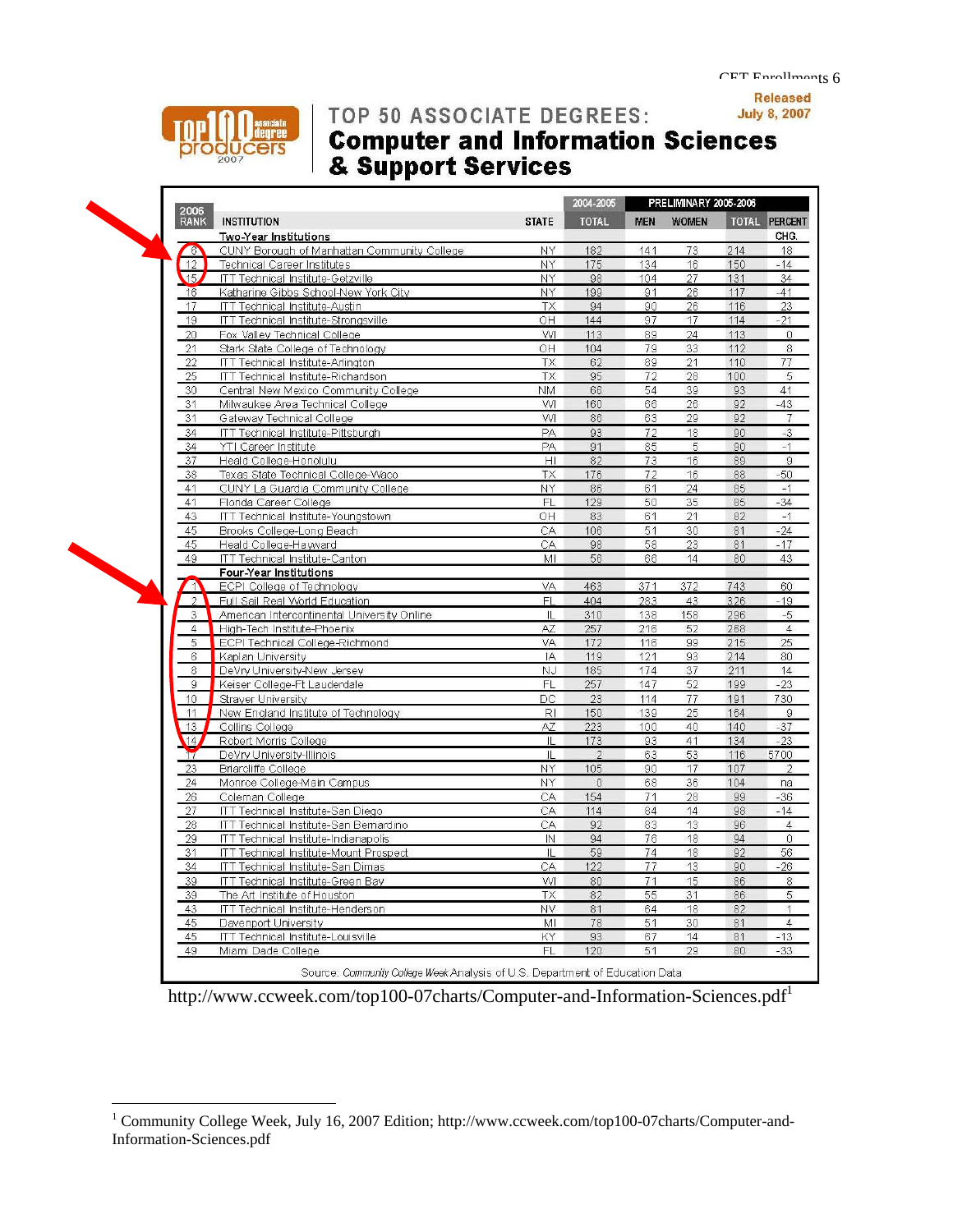| Year | 4-Yr Institutions | <b>2-Yr Institutions</b> |
|------|-------------------|--------------------------|
| 2007 | 12                |                          |
| 2006 |                   |                          |
| 2005 |                   |                          |
| 2004 |                   |                          |
| 2003 |                   |                          |

#### Top 15 Associate Degree Producing Institutions

http://www.ccweek.com/Top\_100\_Archives.aspx

The table above displays data from the Community College Week top associate degree producers analysis over the last five years.<sup>1</sup> It shows the trend of four year institutions associate degree completions versus two year institutions' degrees from 2003-07. The opportunity for the associate degree student to continue their education through the completion of their bachelor degree at four year institutions seems enticing. This table is in complete agreement with the data published from The Bureau of Labor Statistics explaining the forecasted future job markets. Data shows more and more employers are requiring bachelor degrees for hiring in a professional or salaried position. CSN as an employer has followed that trend with us now requiring a bachelor degree to be hired in a full time professional position as stated in the NSHE Code. The Bureau of Labor Statistics publishes data on the required education levels and training needed for certain job markets and forecasts future markets as well.

## **Job Trends**

 $\overline{a}$ 

More data points to the bachelor degree trend in technology related programs. The Occupational Outlook Handbook is published by the Bureau of Labor Statistics every two years. The 2006-07 Edition really showed the need for bachelor degrees in the computing technology areas through the year 2014. Table 1 – The Fastest growing occupations and occupations projected to have the largest numerical increases in employment between 2004 and 2014, by

<sup>&</sup>lt;sup>1</sup> Community College Week, Top 100 Associate Degree Producers; http://www.ccweek.com/Top\_100\_Archives.aspx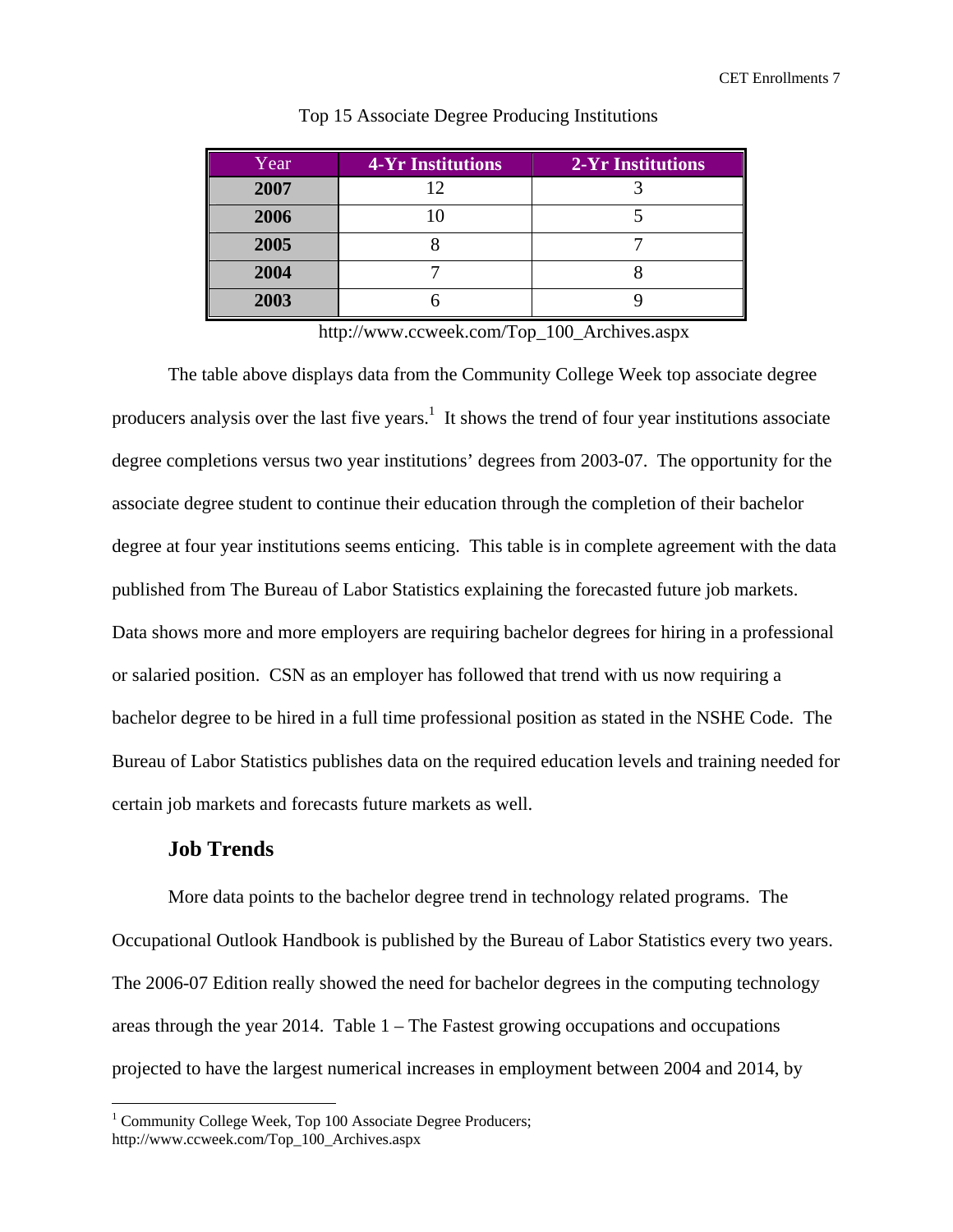level of postsecondary education or training is shown below. This table is from U.S. Department of Labor, Bureau of Labor Statistics, Bulletin 2600 updated December of 2005. It really explains the potential job market for computing/technology fields.

## **Occupational Outlook Handbook, 2006-07 Edition**

| U.S. Department of Labor   Bureau of Labor Statistics   Bulletin 2600 |  |
|-----------------------------------------------------------------------|--|
|                                                                       |  |

**Table 1. Fastest growing occupations and occupations projected to have the largest numerical increases in employment between 2004 and 2014, by level of postsecondary education or training**

| <b>Bachelor's</b><br>degree | <b>Fastest growing occupations</b>                  | Occupations having the largest numerical<br>job growth                             |  |  |  |  |
|-----------------------------|-----------------------------------------------------|------------------------------------------------------------------------------------|--|--|--|--|
|                             | Network systems and data<br>communications analysts | Elementary school teachers, except special<br>education                            |  |  |  |  |
|                             | Physician assistants                                | Accountants and auditors                                                           |  |  |  |  |
|                             | Computer software engineers,<br>applications        | Computer software engineers, applications                                          |  |  |  |  |
|                             | Computer software engineers, systems<br>software    | Computer systems analysts                                                          |  |  |  |  |
|                             | Network and computer systems<br>administrators      | Secondary school teachers, except special and<br>vocational education              |  |  |  |  |
| Associate degree            |                                                     |                                                                                    |  |  |  |  |
|                             | Physical therapist assistants                       | Registered nurses                                                                  |  |  |  |  |
|                             | Dental hygienists                                   | Computer support specialists                                                       |  |  |  |  |
|                             | Forensic science technicians                        | Dental hygienists                                                                  |  |  |  |  |
|                             | Veterinary technologists and technicians            | Paralegals and legal assistants                                                    |  |  |  |  |
|                             |                                                     | Diagnostic medical sonographers Medical records and health information technicians |  |  |  |  |

Modified Date: December 20, 2005: Source: **Bureau of Labor Statistics** http://www.bls.gov/1

 $\overline{a}$ 

As you can see in the Occupational Outlook table 2006-07 Edition for 2004-2014, four of the top five fastest growing occupations with a bachelor's degree are in the computer/technology areas. Also in the occupations projected to have the largest numerical increase in employment two of the five top occupations are in the bachelor degree area in comparison to the associate degree statistics.

<sup>&</sup>lt;sup>1</sup> Bureau of Labor Statistics, U.S. Department of Labor, Occupational Outlook Handbook: Table 1. Fastest growing occupations and occupations projected to have the largest numerical increases in employment between 2004 and 2014, by level of postsecondary education or training. The data shown here is only a portion of the data depicted in the table. The entire table has data education and training levels from short-term on-the-job training through doctoral degree and first professional degree levels. Only the associate and bachelor degree levels are displayed. Modified Date: December 20, 2005: Source: **Bureau of Labor Statistics** http://www.bls.gov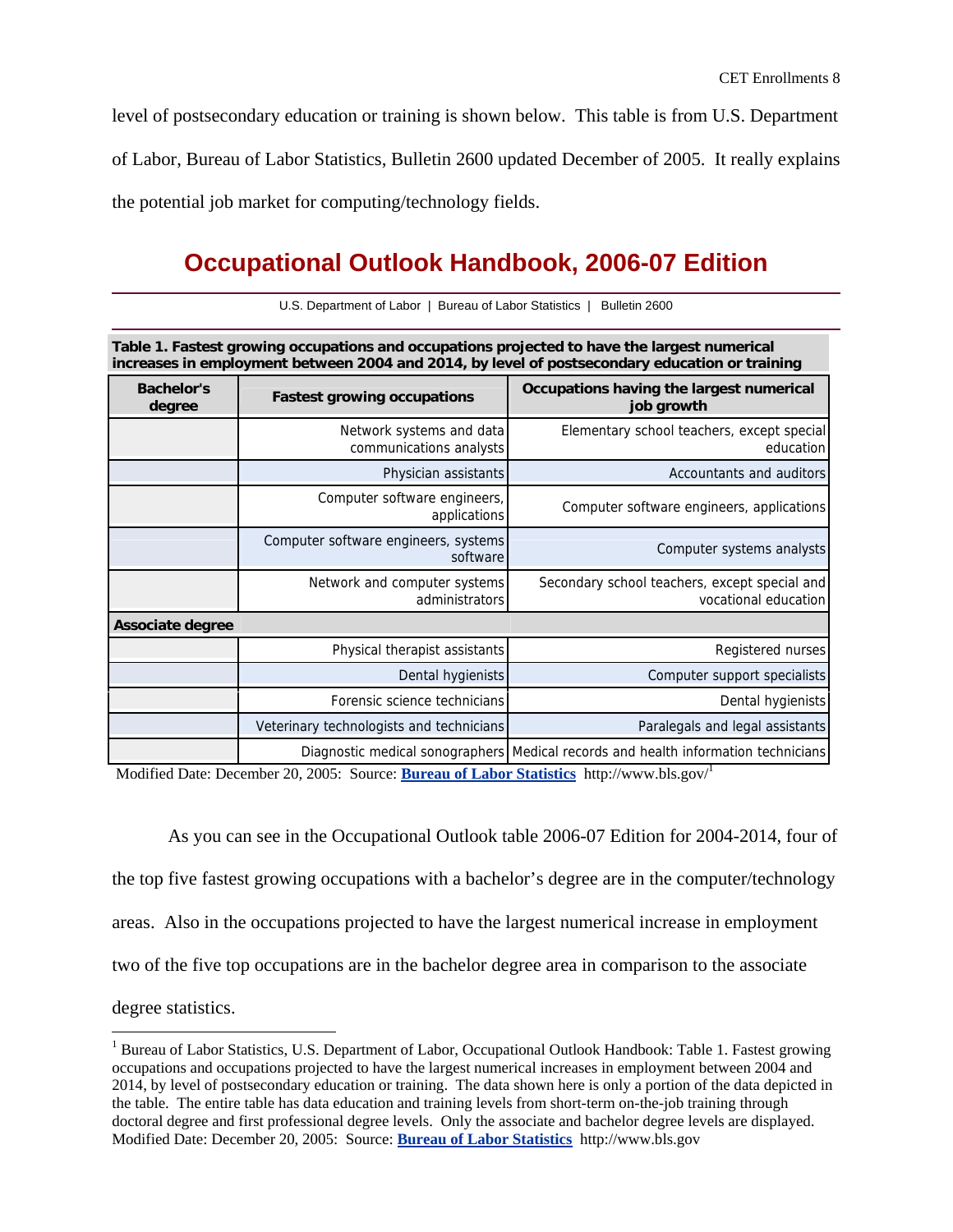The job trends are a wakeup call for associate degree graduates that are not planning to continue their education on to complete a bachelor degree. These statistics show the need for computer/technology programs to extend beyond the associate degree level and/or prepare students that graduate with an associate degree to continue with their education either at the same institution or work with a 2+2 agreement to complete their bachelor degree. The updated Occupational Outlook table 2008-09 Edition just published in December 2007 continues this trend in the computer science and information systems programs. Below are three of the top occupation areas.

The **computer systems engineer** is projected to be one of the fastest growing occupations over the next decade with growth of approximately 38% from 2006-16.  $^1$  This occupation is broken down into two areas; applications and systems software. Each of these areas is expected to grow by 45% and 28% respectively during that decade. These are huge numbers for job growth. This report specifies a broad range of tasks and responsibilities that computer systems engineers need skills for, including the design and development of software such as computer games, word processing and business applications, operating systems, and network distribution. Many of the job skills require being proficient at programming languages such as C, C++ and Java. CSN has the resources and capability to answer the needs of this job market with educated workers in these fields. We currently have many of the programs in this occupational area. Our programs and curriculum need to be enhanced to be able to answer this call on the level needed.

The **computer scientist and database administrator** is projected to also be one of the fastest growing occupation areas over the next decade with growth of approximately 37% from

 $\overline{a}$ 

<sup>&</sup>lt;sup>1</sup>Bureau of Labor Statistics, U.S. Department of Labor, Occupational Outlook Handbook 2008-09 Edition, Computer Software Engineers; on the internet at http://www.bls.gov/oco/ocos267.htm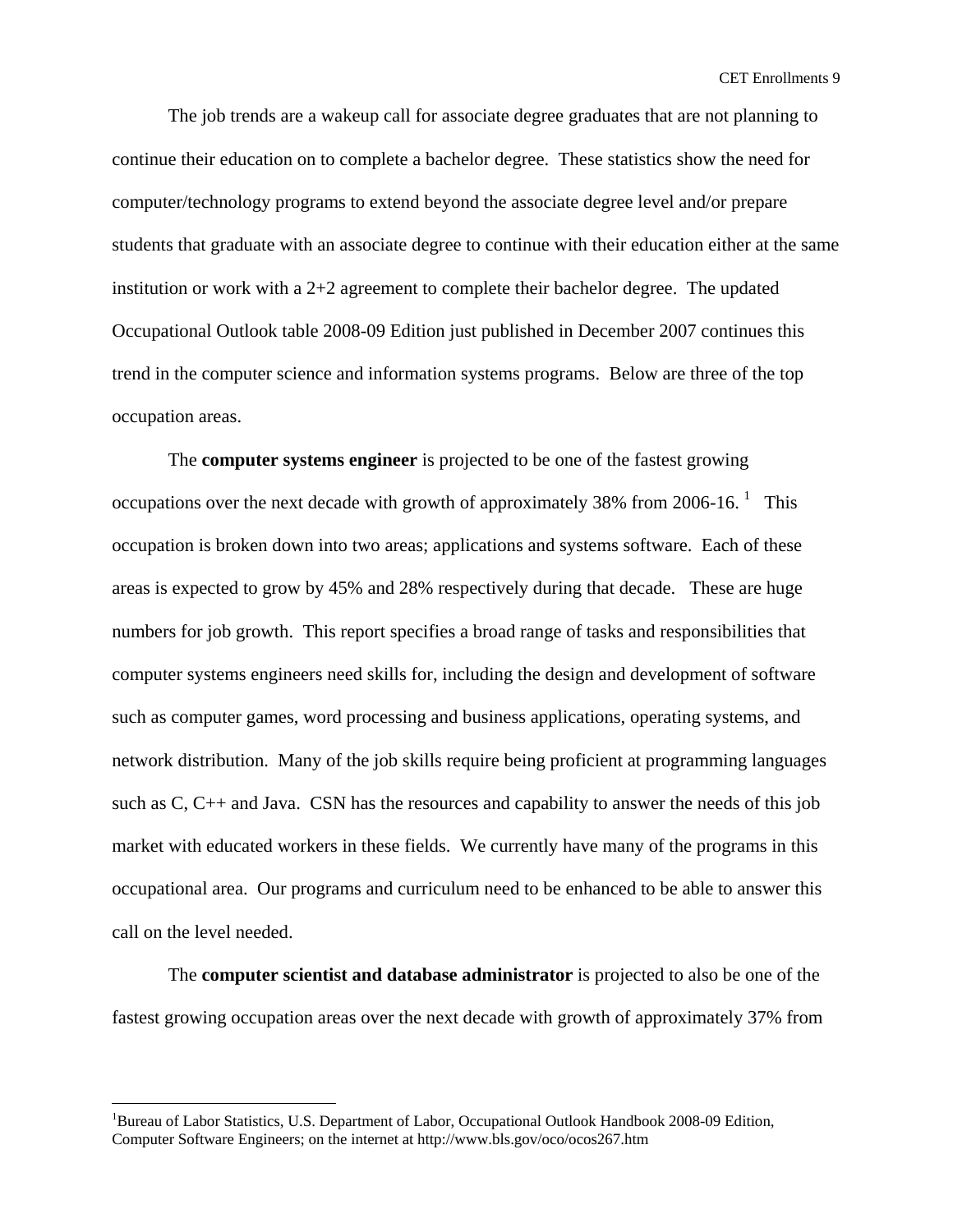2006-16.<sup>1</sup> This computer specialist occupation area is quite extensive and includes computer scientists, database administrators, network systems and data communication analysts, and telecommunications specialists. This area will be broken down into individual specialties starting with computer scientist. The *computer scientist* occupation is more of a researcher position. It involves theoretical expertise and possibly works with inventions and patents. This area lends itself more to a 2+2 situation with transfer agreements to universities that have full computer science programs. The *database administrator* occupation works with storing and managing data and data warehouses. This occupation works more with users and their needs for extracting and integrating data. Workers must understand system performance issues and platforms on which the data resides ensuring data integrity and backup/restore capability. CSN has many of the courses needed to fulfill a program such as this. We have the resources and capability to also answer the needs of our community for this job market. We will need to review the overall needs of a degree program for this area and update and/or enhanced our courses to be able to answer the call for this occupation. The *network systems and data communication analysts* are also within this occupational area. This area works with local area and wide area networks hardware and software, internet and intranets, and wireless solutions. CSN has the resources and capability to answer the needs of this job market with educated workers in these fields. We currently have many programs in this area. We are nationally known for our Cisco program and would be able to work with this. Our programs and curriculum will need to be enhanced to be able to answer this call on the level needed. The *telecommunication specialists* occupational area is not as specifically defined as the others mentioned here. This area works with more voice and data communication, installing and maintaining services, and designing and maintaining web sites. CSN also has the resources and capability to answer the needs of this job market with

 $\overline{a}$ 

<sup>&</sup>lt;sup>1</sup>Bureau of Labor Statistics, U.S. Department of Labor, Occupational Outlook Handbook 2008-09 Edition, Computer Scientists and Database Administrators; on the internet at http://www.bls.gov/oco/ocos042.htm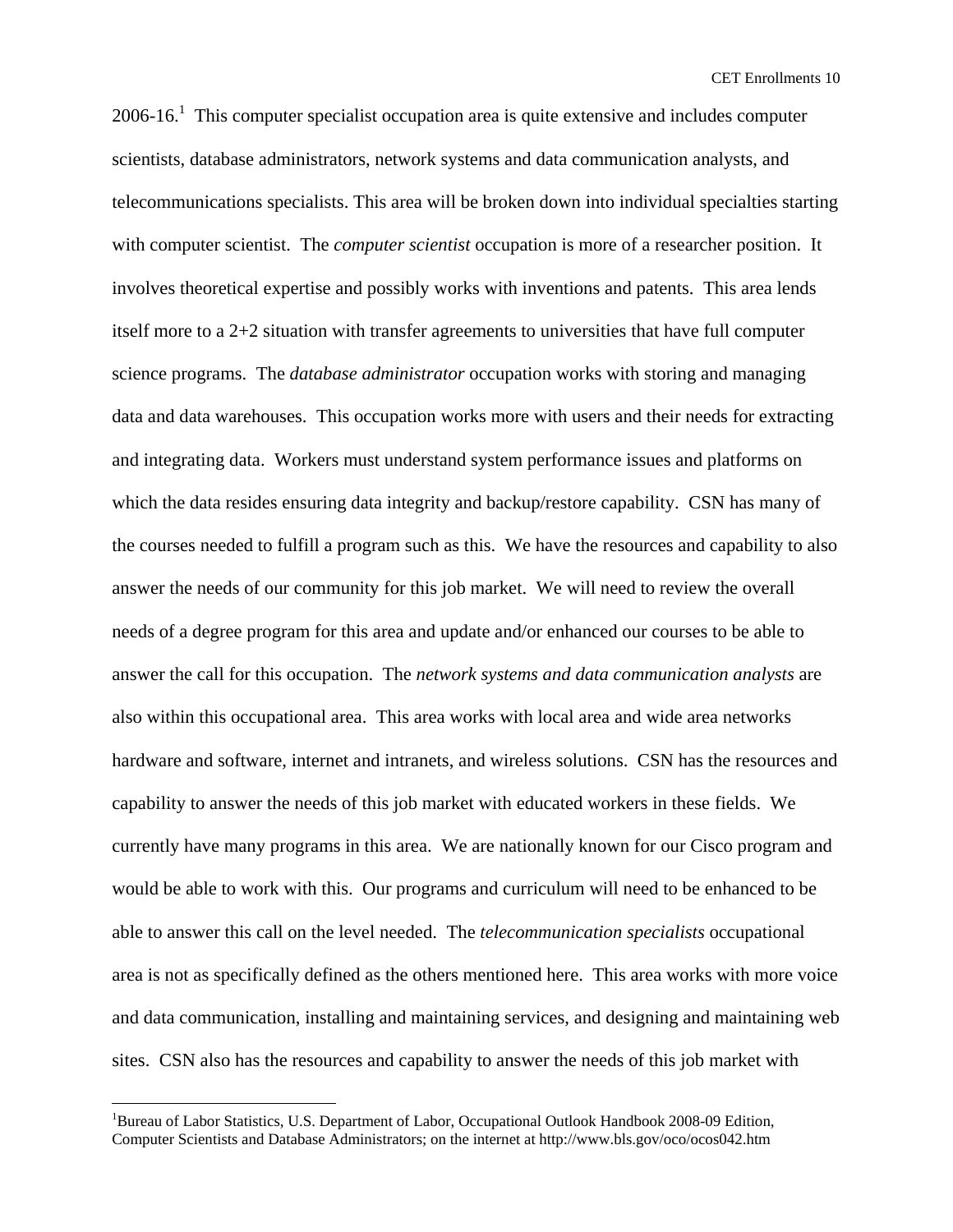educated workers in these fields. We currently have programs in this occupational area. Our programs and curriculum will need to be enhanced in this area to be able to answer this call on the level needed.

The **Computer Systems Analyst** occupation area designs and develops computer systems including hardware and software.<sup>1</sup> Systems areas include business, financial, manufacturing or engineering systems. This area normally requires a bachelor's degree in computer science, information science, or management information systems. This area lends itself more to a 2+2 situation with transfer agreements to universities and colleges that have these programs.

### **Recommendations**

 $\overline{a}$ 

My sabbatical leave was during the fall 2007 when this research was completed. The topic area of enhancing our programs and working on a four degree program lends itself to much more extensive research. The analysis I completed and the summaries I have discussed in this report are topical in nature and would need much more time and discussion in the CET department to work through the specific details if they are accepted. I have three overall recommendations based on the research and statistics listed in this report. These recommendations may be taken separately or worked on all at the same time if it is decided that any/all of these recommendations would take the CET department in the direction needed for improving our students' career opportunities.

The first recommendation is to increase the CET course offerings to include two new computer science courses. These recommended courses were standard courses in most of the computer/technology programs I researched. The second recommendation is to expand the CET department's degree offerings to include four year degrees at CSN in technical/occupational

<sup>&</sup>lt;sup>1</sup> Bureau of Labor Statistics, U.S. Department of Labor, *Occupational Outlook Handbook*, 2008-09 Edition, Computer Systems Analysts, on the internet at http://www.bls.gov/oco/ocos287.htm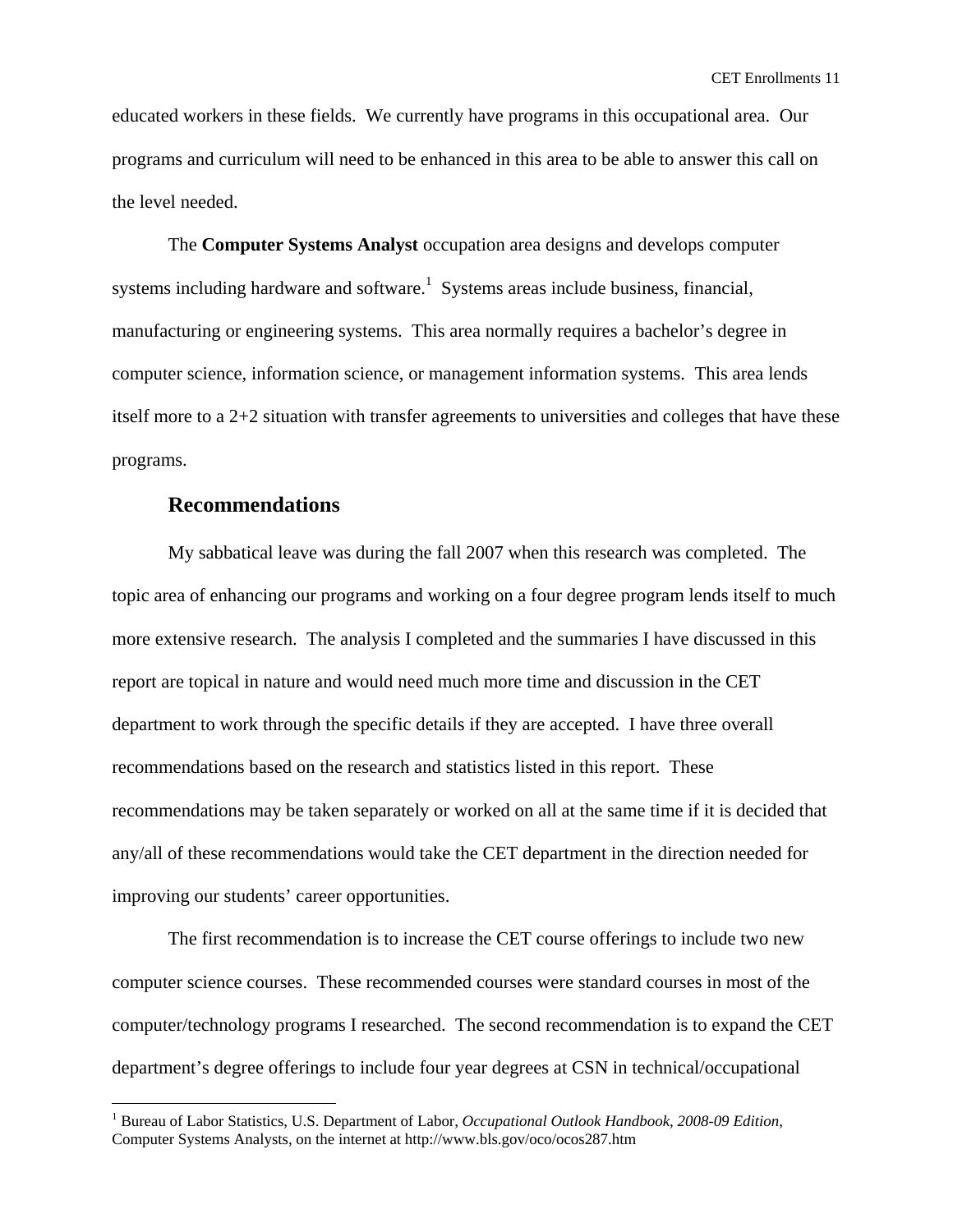areas projected to be the top occupational growth areas. The third recommendation is to develop and/or expand 2+2 transfer programs with colleges and universities to include the high job growth areas such as computer science theory, research, and management degrees that are non-occupational and non-technical in nature.

**Recommendation #1** is to increase the CET course offerings to include two computer science (CS) courses. Every computer/technology program I studied had a few basic courses in common. The course titles were not necessarily the same but the course descriptions were very similar. With a little work and a lot of discussion, base requisite courses could be standardized to allow for maximum transferability and degree course objective coverage. These courses would also be transferable as well to UNLV and NSC as well as many other colleges and universities. Several of UNLV's degrees and a few of NSC's degrees require these courses as either prerequisite or required for the degree. I recommend the CET department add the CS 115 – Introduction to Computers course to our course offerings. This course would be the computer science equivalent to our IS101 – Introduction to Management Information Systems course because it has a math prerequisite. The CS 115 course adds computer science objectives to it but would really increase our students' transferability to other four year institutions. It also is prerequisite to several other computer science courses required for many of the CS degrees as well as several science, engineering and health science degrees. The course description for CS 115 is listed in the appendix at the end of this report. The CET department needs to add one more CS course to its offerings; CS 135 – Computer Science I or Introduction to Computer Science. This course is a requirement to many of the CS degrees as well as science and engineering degrees at UNLV, NCS and other four year institutions that we may want to have 2+2 transfer agreements with in the near future. This course looks to be close in objectives to our Introduction to Programming course (IS 115) but it requires a math component for computer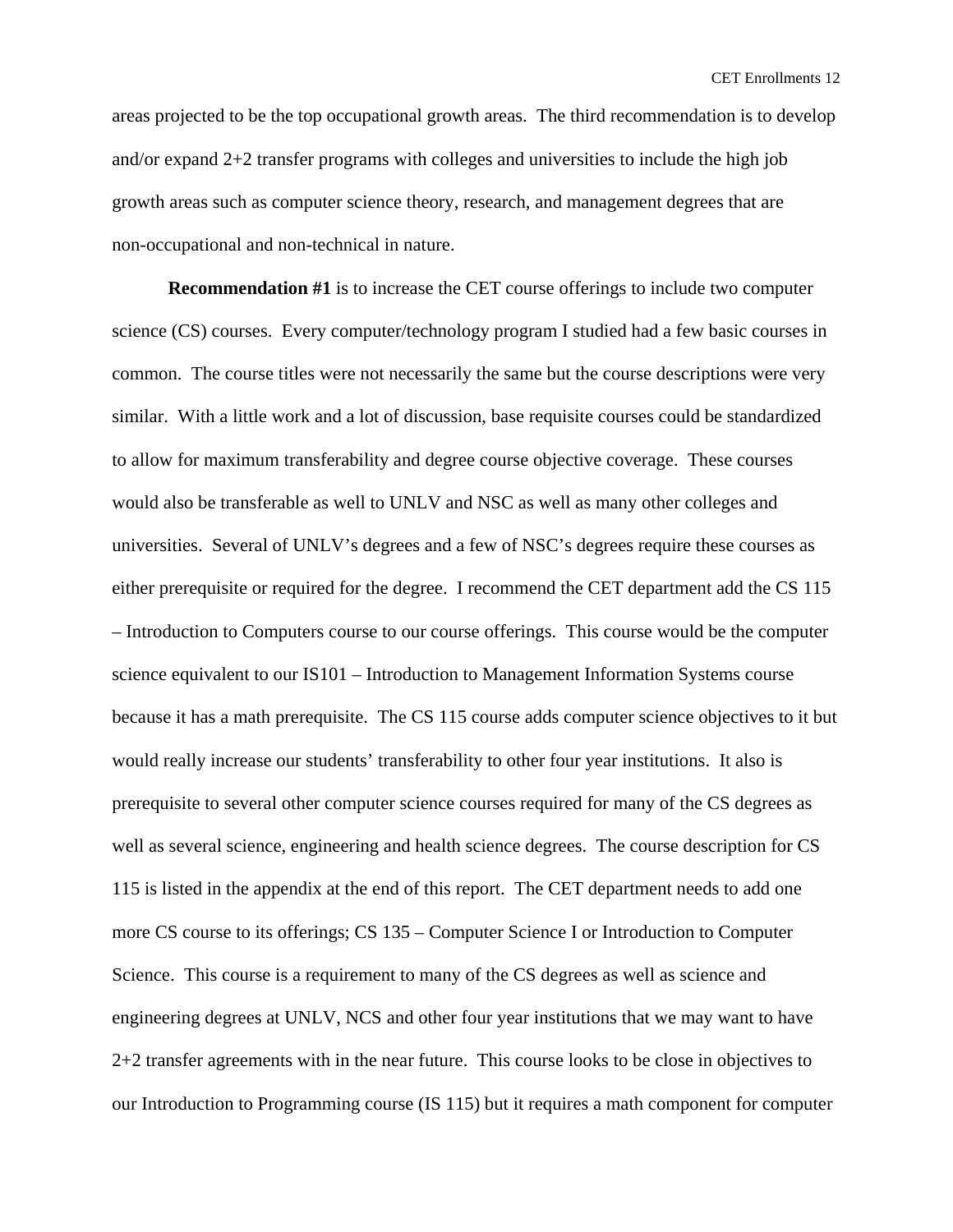science that IS 115 at CSN does not currently have in the objectives. I believe we have several professors that have a math background or possibly someone from the math department may be qualified to teach this. This would definitely have to be looked into and discussed in detail with both the CET and Math departments and the professor(s) that would teach the course. Adding the CS 135 course will also help with our science degrees and engineering transfer students as they would be able to take one more course at CSN before transferring to UNLV, NSC or other four institutions for their degrees. This will help with enrollments in the CET department and also help our students in their degree efforts. I also recommend both of these courses be equivalent to or cover required courses at CSN as follows:

$$
IS101 = CS 115
$$

$$
IS115 = CS 135
$$

Adding these two courses to the CET course offerings will really benefit CSN students for many reasons not the least being transferability. If our current degrees will allow all of the above recommended substitutions they will benefit in more ways than one. These two recommended courses are required or prerequisite to many different degrees at multiple institutions in areas such as computer science, computer systems analyst, computer information systems, computer engineers, database administrators, network system and data communication analysts, and other many other miscellaneous computer/technology areas many of these degrees of which are at the top of the job growth tables as discussed in the report above. They are also required courses for other degrees such as health science, hotel administration, and urban affairs to just name a few.

**Recommendation #2** is to expand the CET department's degree offerings to include four year degree programs at CSN in technical/occupational areas projected to be the top occupational growth areas. I know this is a very political request, but one I feel is the best recommendation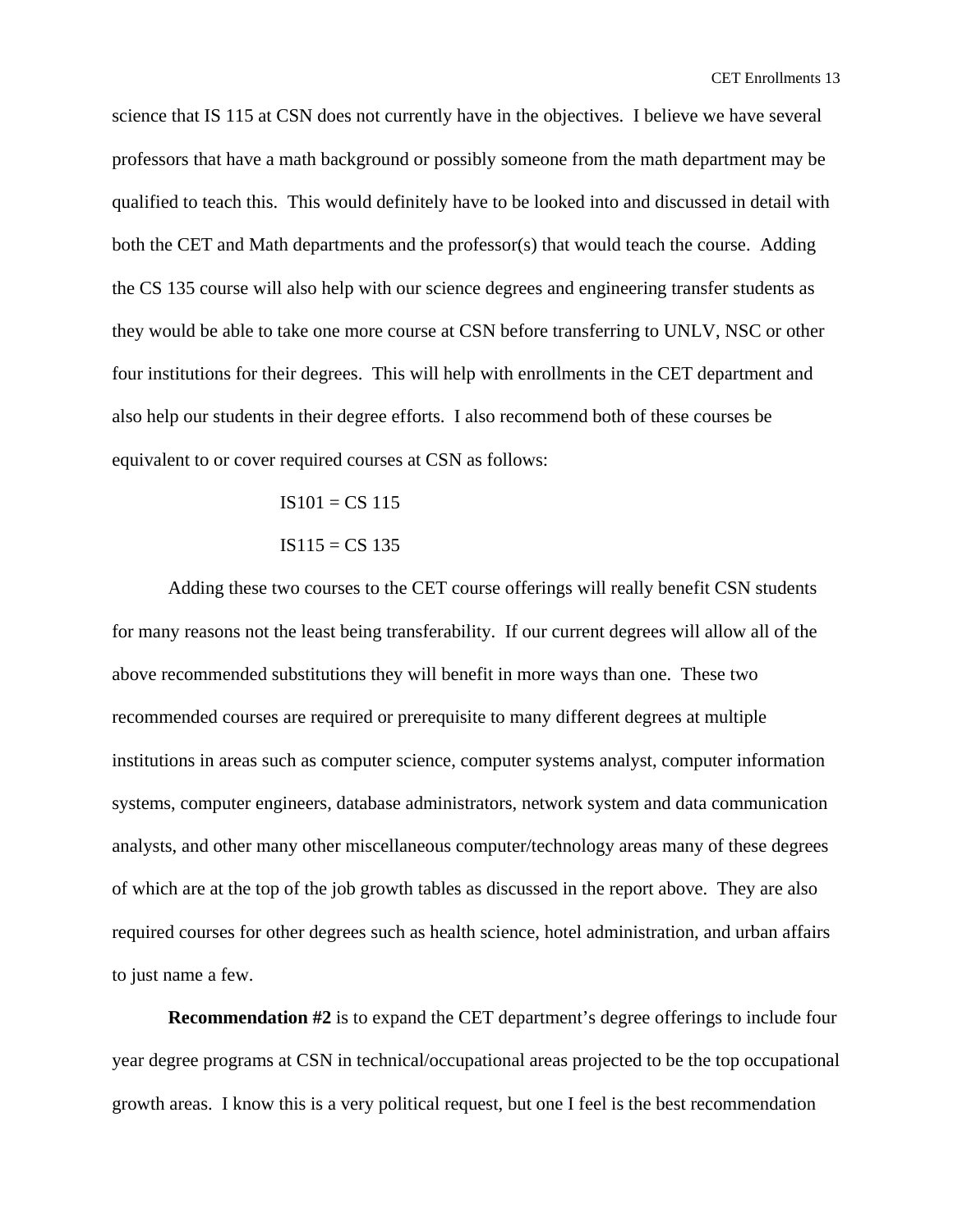for our students. Based on my research and the statistics published at the Bureau of Labor Statistics for the occupational outlook from 2006-16, there are three different areas/programs that are projected to be the top growth occupations in the next decade. The titles or names of these programs can be a multitude of things, but the core knowledge and skills is what is important. I will be as generic as possible in discussing these programs. More research and discussion will be needed to work through specifics for this recommendation. These areas/programs recommended for four year degrees at CSN are computer systems specialist with emphasis in systems software or applications, database administration, and network systems analyst/data communications. These are very technical in nature which would lend itself much better to our CSN mission and not business management, science, or engineering in nature as would four year programs at a university or state college. The southern Nevada four year institutions, UNLV and NSC, do not have any of these technical specialties in their program offerings.

The first of these programs I recommend for a four year degree is **computer systems specialist**. This program would need two different areas of emphasis based on the Occupational Outlook report from the Bureau of Labor Statistics; *systems software* and *applications*. These areas of emphasis are both software related and could be worked in one degree as long as key objectives are met in the degree. Areas I have found are software logic and data structures, problem solving and algorithm design, advanced application software and system software programming. Our current Computing and Information Technology degree has several areas of emphasis; one of these being programming. This current program would be able to be expanded to include upper level software, logic and data structure curriculum for upper level courses.

The **database administration** degree is the second four year degree I am recommending for developing database administrators (DBA). This occupation's job growth is expected to grow at 37% over the next decade as described above and a four year technical program such as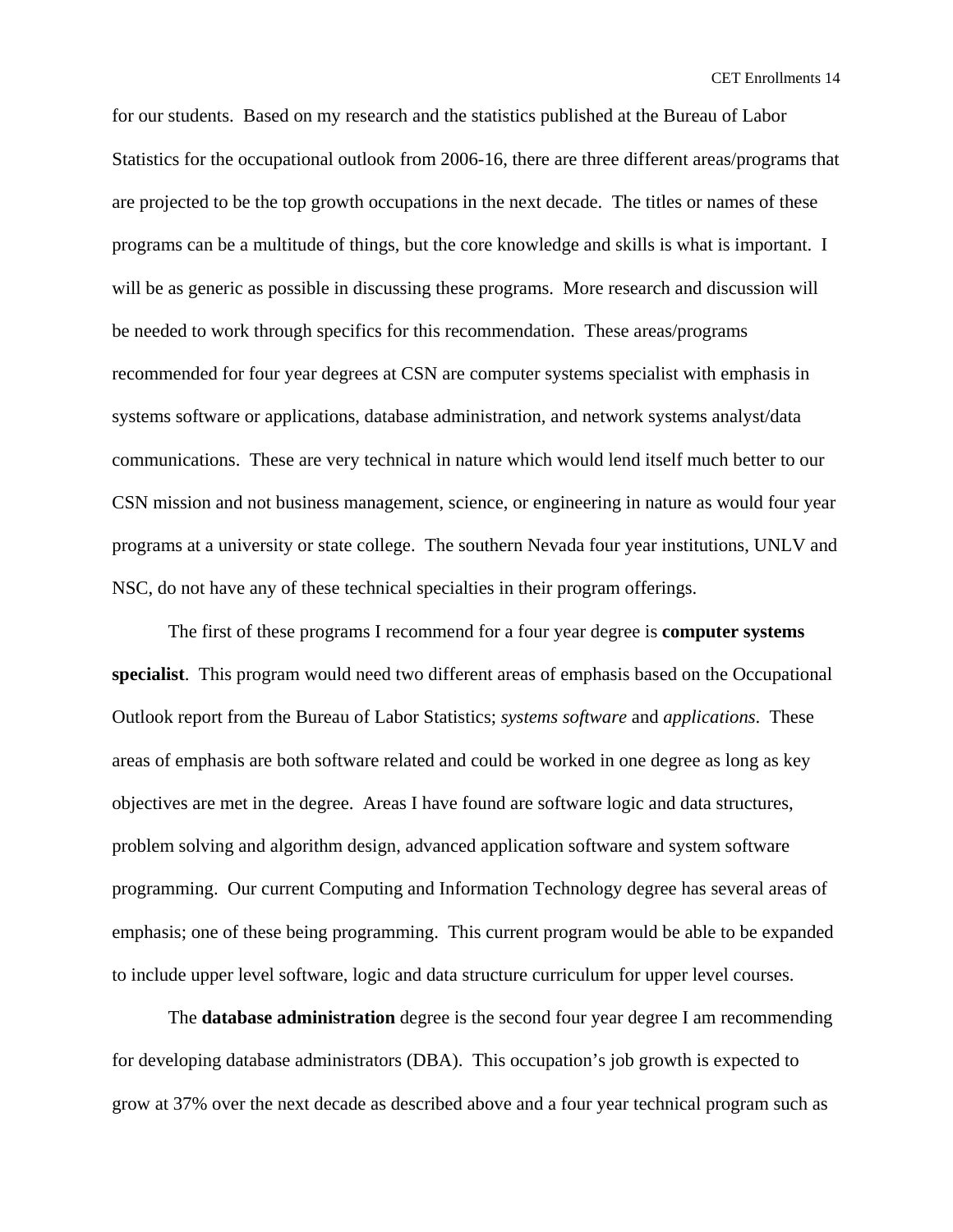this would benefit our students immensely. Many of this degree's lower level courses we already offer. Our Computing and Information Technology degree currently has a database emphasis. Expanding this program to include upper level courses would allow for much broader coverage of essential areas our students would need to pursue a valued career in database administration such as data warehousing, data structures, and data architecture. This degree area is needed as institutions that have this specialty in their degree programs are few and far between. Many DBAs have degrees in other related fields but must learn the essential skills of this occupation in the field and by trial and error. Having a degree in this specialty at CSN would allow graduates to learn essential skills, and through intern programs gain valuable experience, needed to step into a DBA position after graduation with the required credentials fresh out of college.

The **network systems analyst/data communications** degree area is the third four year degree program I am recommending at CSN. The intense growth of the internet and the expanding use of intranets in business make networks large and small essential tools for today's business. This field is expanding greatly with specialty areas popping up in hardware and software. Careers in areas such as network systems analysis and data communications including telecommunications are in the top growth jobs for the next decade. Many of the computer and technology programs I researched include networking and data communications as an emphasis area but not a degree area as specified is needed through the Department of Labor. Answering to the call of our community and needs of our students is what we do. Our Cisco, Microsoft, and telecommunications programs at CSN currently offer many of the required areas for a four year degree such as this. Expanding this to a four year degree to include many of the skills our students would normally have to learn *on the job* would once again give them the edge in the job market. Giving them the opportunity in a controlled, facilitated setting under the guidance of our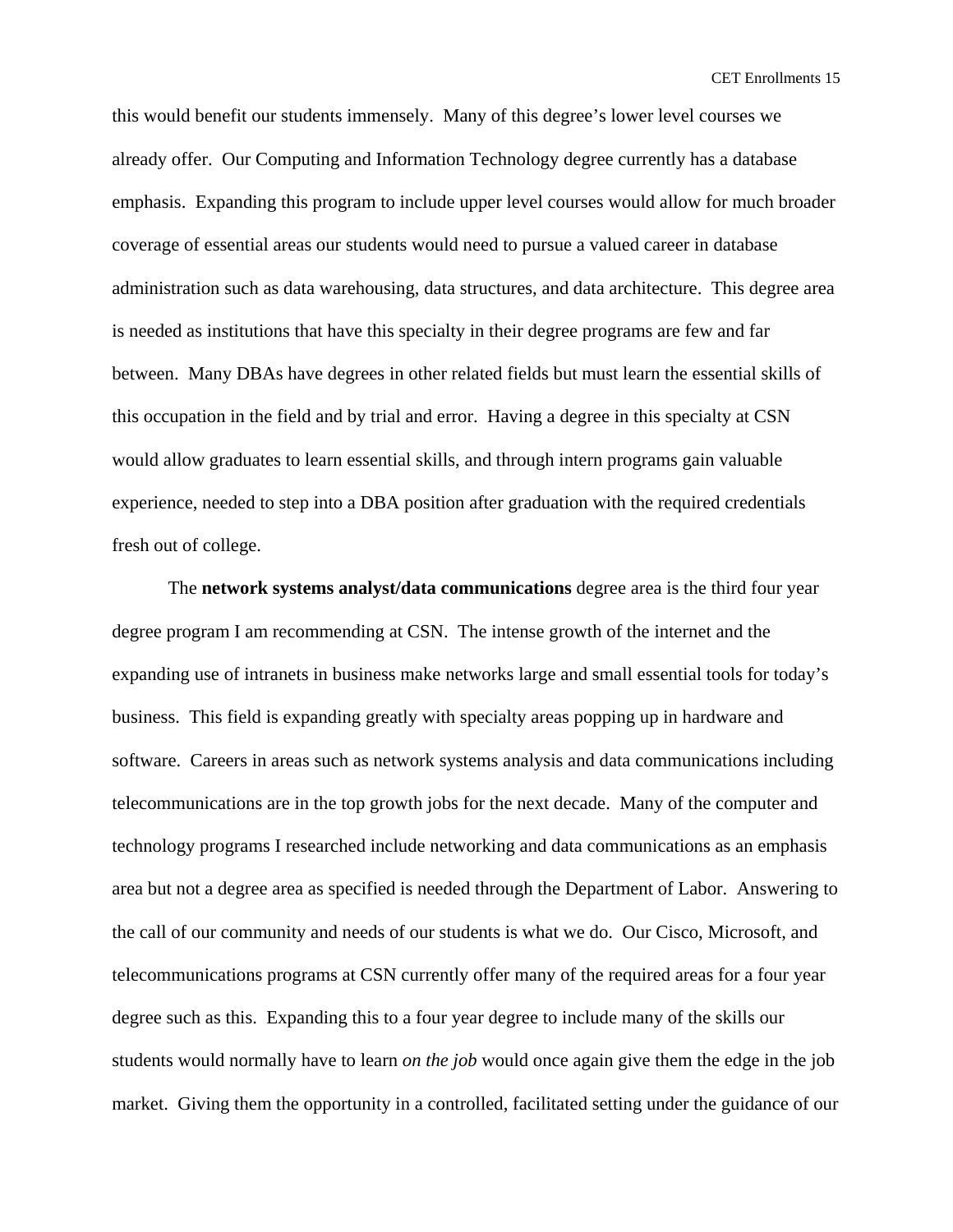experienced faculty to work with the equipment and real-world scenarios is what we pride ourselves on and what our community expects from our graduates.

These three degree programs are my recommendation for additional four year degrees at CSN. Any or all of these would take us to the next step of service for our students in the technical/occupational degree areas. Since we reworked our associate degree in the Computing and Information Technology area, one four year degree in the Computing and Engineering Technology area with the three emphases may also work to cover the required objectives for these occupational areas. More research and much discussion are needed, but this service to our students should not be dismissed. This next decade job growth and career opportunities as listed in the Occupational Outlook report from the Bureau of Labor Statistics are trying to tell us something. Let's start listening and acting on this now!

**Recommendation #3** is to develop and/or expand 2+2 transfer programs with colleges and universities to include the high job growth areas that are non-technical in nature such as computer science theory, research, and management degrees. These are the degree areas that are more research based for publishing or patent creation, more management, medical or science driven than occupational or technical. These are the areas that the National Employment Matrix and Department of Labor consider scientific or mathematical in origin and would place graduates in higher positions of management hierarchy. These degrees would also be the most likely candidates for graduate programs. Many of our students like to start out their education at CSN to get their feet wet and be able to work and/or raise a family and go to school. They also like the lower student to teacher ratios at CSN and the genuine concern and love of teaching they get from our faculty. Putting together more 2+2 transfer programs in the areas of Computer Science, Management Information Systems and Engineering would allow our students more avenues to start their education at CSN and then move on seamlessly to the institution of their choice. I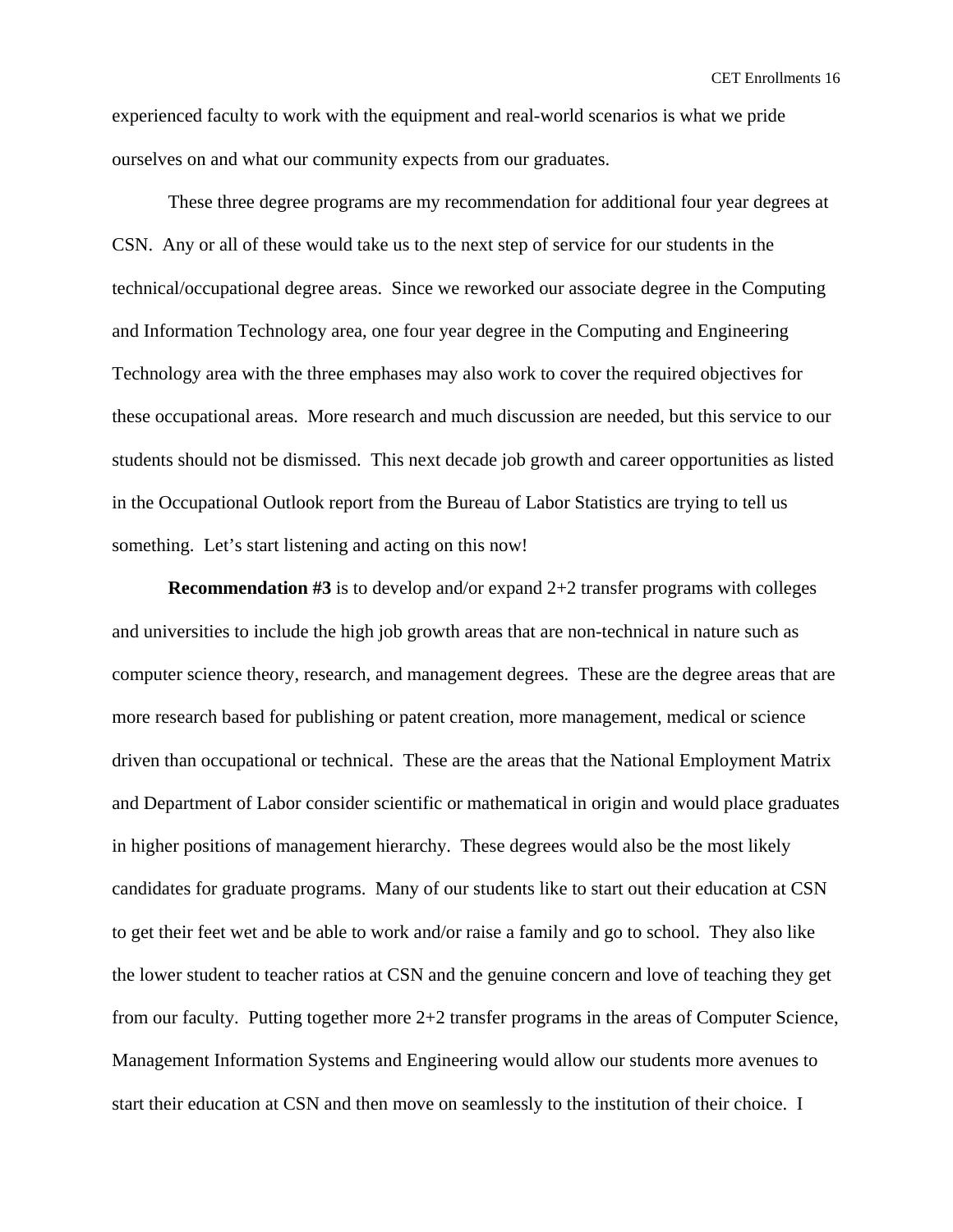would also make a strong recommendation for 2+2 distance learning degrees so they may continue to live and work in the location they choose and their education is not dictating that location. There are many colleges and universities across the nation that are looking for opportunities to work with institutions such as CSN for 2+2 transfer agreements. We need to search these out and set as many agreements up for our students now so they may take advantage of the job growth opportunities in the next decade.

#### **Summary**

My sabbatical project research initially was to find out why enrollments in the CET department were not increasing in a time when computers/technology is expanding in leaps and bounds. Working towards that goal originally, my research actually led me in another direction. Within the first few weeks of starting this research it was obvious to me that our students needed more than what we at CSN currently offered in our CET programs in the area of computing/technology. This information changed my direction and started me researching not just our curriculum but the programs and degrees our curriculum led to not just specific courses or certifications. The Bureau of Labor Statistics under the Department of Labor publishes several different reports and is responsible for our national job market analysis and statistics.<sup>1</sup> Since many of the top job growth markets were in the computing/technology areas over the next decade my recommendations concentrated on occupations in those fields. Our programs are not far off to answering that need with some adjustments and enhancements. My recommendations for the CET department and programs reflect just this. Adding a few CET courses to our catalog, work on bringing in to CSN a few four year technical degrees to our students, and extending our 2+2 transfer programs in the computing/technology areas with other colleges and universities around the country are ways we can truly help our students and our community.

<u>.</u>

<sup>&</sup>lt;sup>1</sup>Bureau of Labor Statistics, U.S. Department of Labor,. http://www.bls.gov/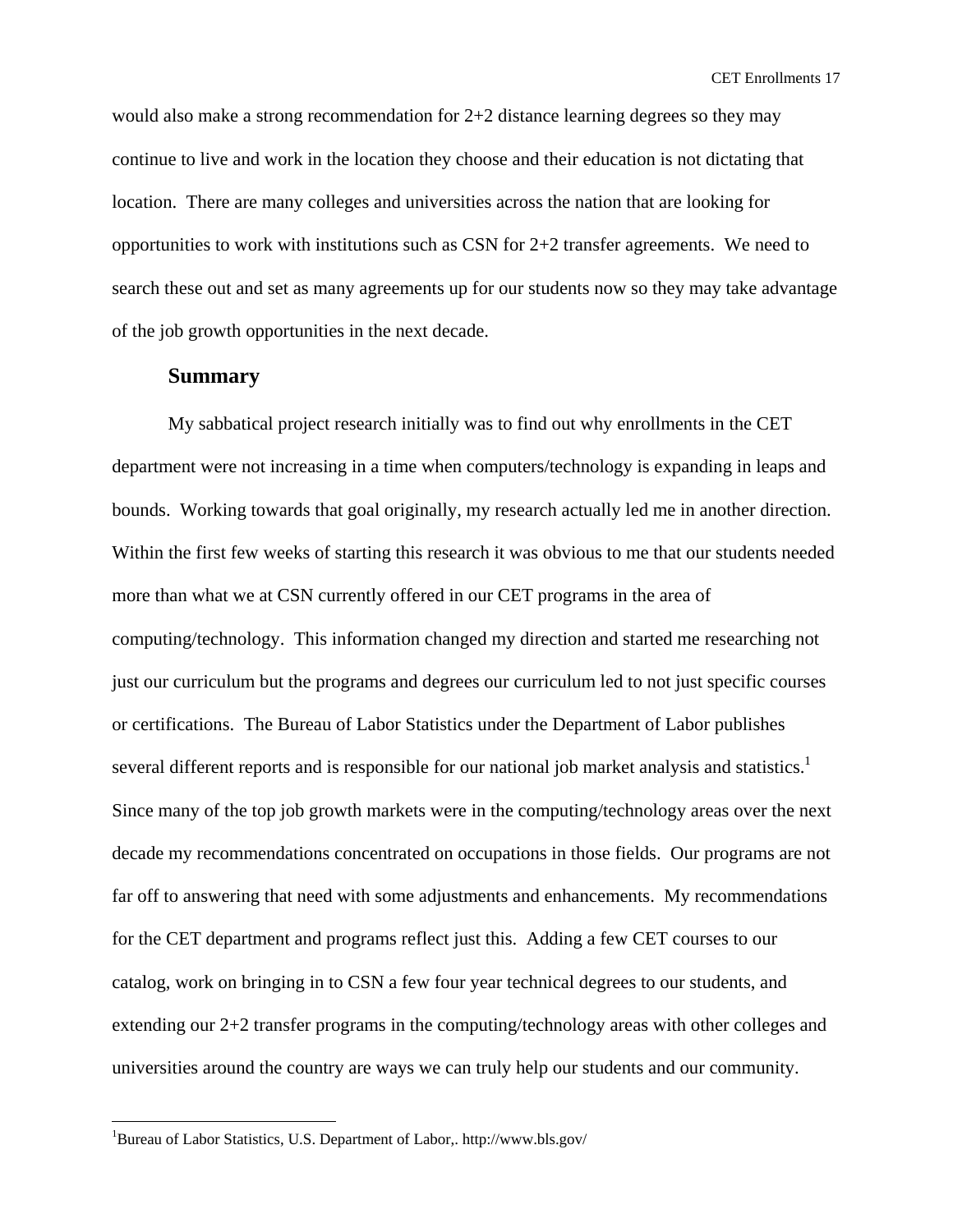Granted there may be some political barriers to accomplishing these recommendations. These few items are recommended with one thing, and one thing only in mind, our students. A few of the recommendations will take a little effort and a few minor changes in our course offerings. We can start on a these items today. It will not take that much to accomplish and our students will have a better, more well-rounded portfolio of classes to transfer. Our students will start to benefit immediately with a few changes. The other more political recommendations will take a lot more effort and quite a bit more time to work through the debates on whether we should have more four year degrees at CSN. The time is now to start working through these issues for our students. If we start now our programs will be enhanced and our students start to benefit as soon as possible for this growing job market.